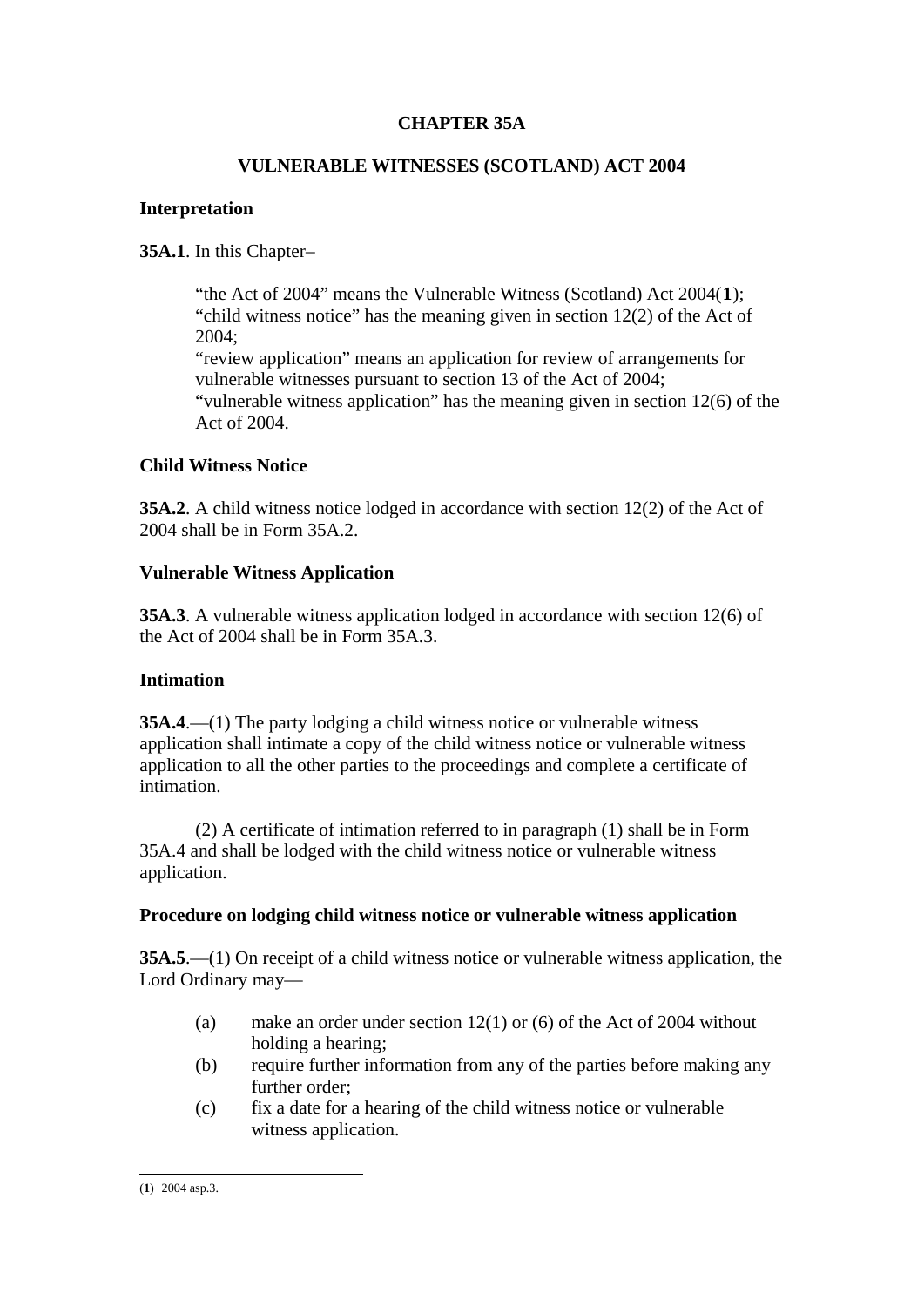(2) The Lord Ordinary may, subject to any statutory time limits, make an order altering the date of the proof or other hearing at which the child or vulnerable witness is to give evidence and make such provision for intimation of such alteration to all parties concerned as he deems appropriate.

(3) An order fixing a hearing for a child witness notice or vulnerable witness application shall be intimated by the Deputy Principal Clerk—

- (a) on the day the order is made; and
- (b) in such manner as may be prescribed by the Lord Ordinary,

to all parties to the proceedings and such other persons as are named in the order where such parties or persons are not present at the time the order is made.

## **Review of arrangements for vulnerable witnesses**

**35A.6.**—(1) A review application shall be in Form 35A.6.

(2) Where the review application is made orally, the Lord Ordinary may dispense with the requirements of paragraph (1).

### **Intimation of review application**

**35A.7.**—(1) Where a review application is lodged, the applicant shall intimate a copy of the review application to all other parties to the proceedings and complete a certificate of intimation.

(2) A certificate of intimation referred to in paragraph (1) shall be in Form 35A.7 and shall be lodged together with the review application.

### **Procedure on lodging a review application**

**35A.8.**—(1) On receipt of a review application, a Lord Ordinary may—

- (a) if he is satisfied that he may properly do so, make an order under section 13(2) of the Act of 2004 without holding a hearing or, if he is not so satisfied, make such an order after giving the parties an opportunity to be heard;
- (b) require of any of the parties further information before making any further order;
- (c) fix a date for a hearing of the review application.

(2) The Lord Ordinary may, subject to any statutory time limits, make an order altering the date of the proof or other hearing at which the child or vulnerable witness is to give evidence and make such provision for intimation of such alteration to all parties concerned as he deems appropriate.

(3) An order fixing a hearing for a review application shall be intimated by the Deputy Principal Clerk—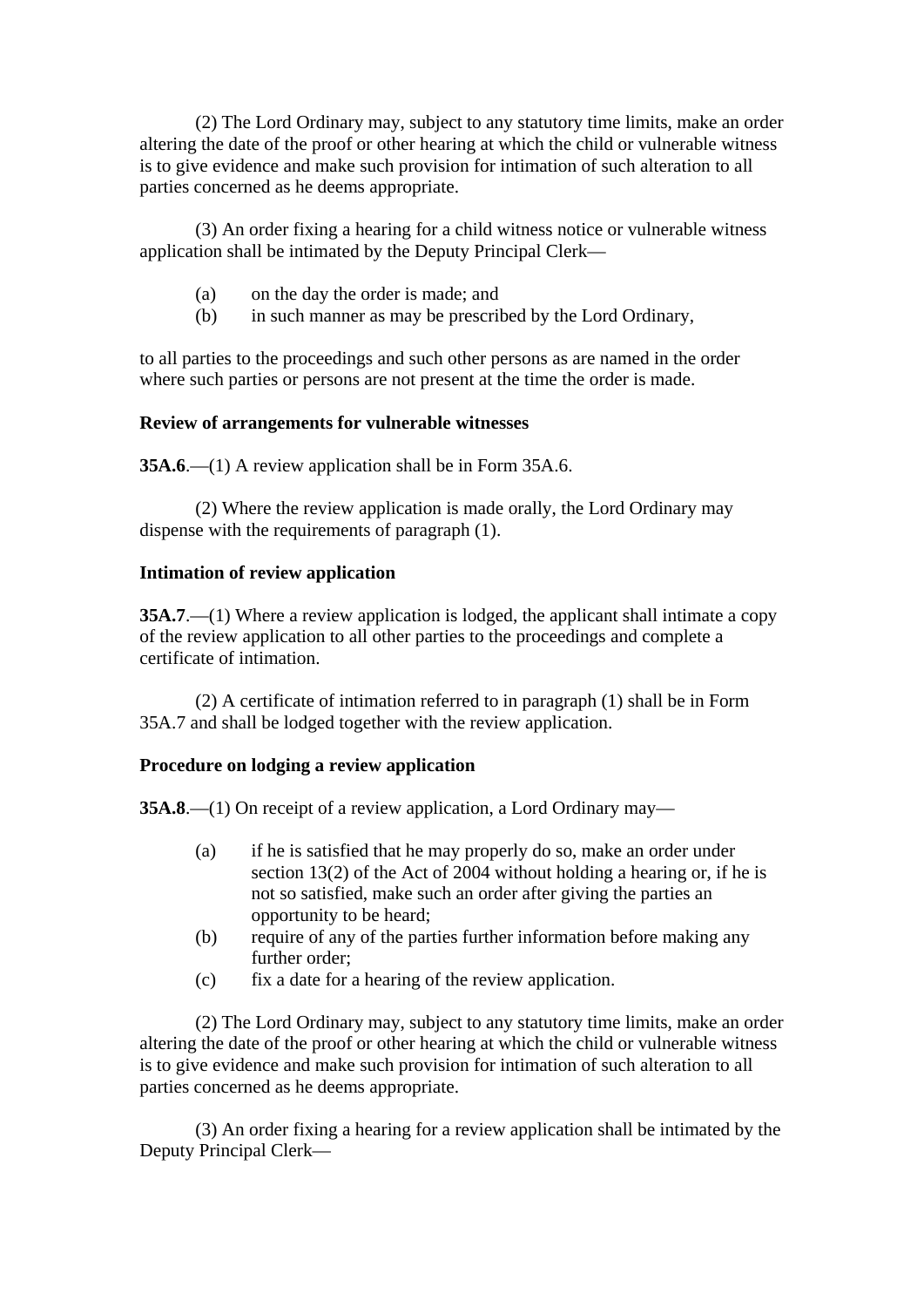- (a) on the day the order is made; and
- (b) in such manner as may be prescribed by the Lord Ordinary,

to all parties to the proceedings and such other persons as are named in the order where such parties or persons are not present at the time the order is made.

### **Determination of special measures**

**35A.9**. When making an order under section 12(1) or (6) or 13(2) of the Act of 2004 a Lord Ordinary may, in light thereof, make such further orders as he deems appropriate in all the circumstances.

## **Intimation of an order under section 12(1) or (6) or 13(2)**

**35A.10**. An order under section 12(1) or (6) or 13(2) of the Act of 2004 shall be intimated by the Deputy Principal Clerk—

- (a) on the day the order is made; and
- (b) in such manner as may be prescribed by the Lord Ordinary,

to all parties to the proceedings and such other persons as are named in the order where such parties or persons are not present at the time the order is made.

### **Taking of evidence by commissioner**

**35A.11**.—(1) An interlocutor authorising the special measure of taking evidence by a commissioner shall be sufficient authority for the citing the vulnerable witness to appear before the commissioner.

(2) A vulnerable witness shall be cited to give evidence at a commission by service on him of a citation in Form 35.11-A—

- (a) by registered post or the first class recorded delivery service; or
- (b) personally, by a messenger-at-arms.

(3) The certificate of citation of a witness—

- (a) under paragraph 2(a) shall be in Form 35.11-B; and
- (b) under paragraph 2(b) shall be in From 35.11-C.

(4) The agent for a party, or a party litigant, as the case may be, shall be personally liable in the first instance for the fees and expenses of a witness cited to appear at a commission for that party.

(5) At the commission the commissioner shall—

- (a) administer the oath *de fideli administratione* to the clerk appointed for the commission; and
- (b) administer to the witness the oath in Form 35.4-D, or where the witness elects to affirm, the affirmation in Form 35.4-E.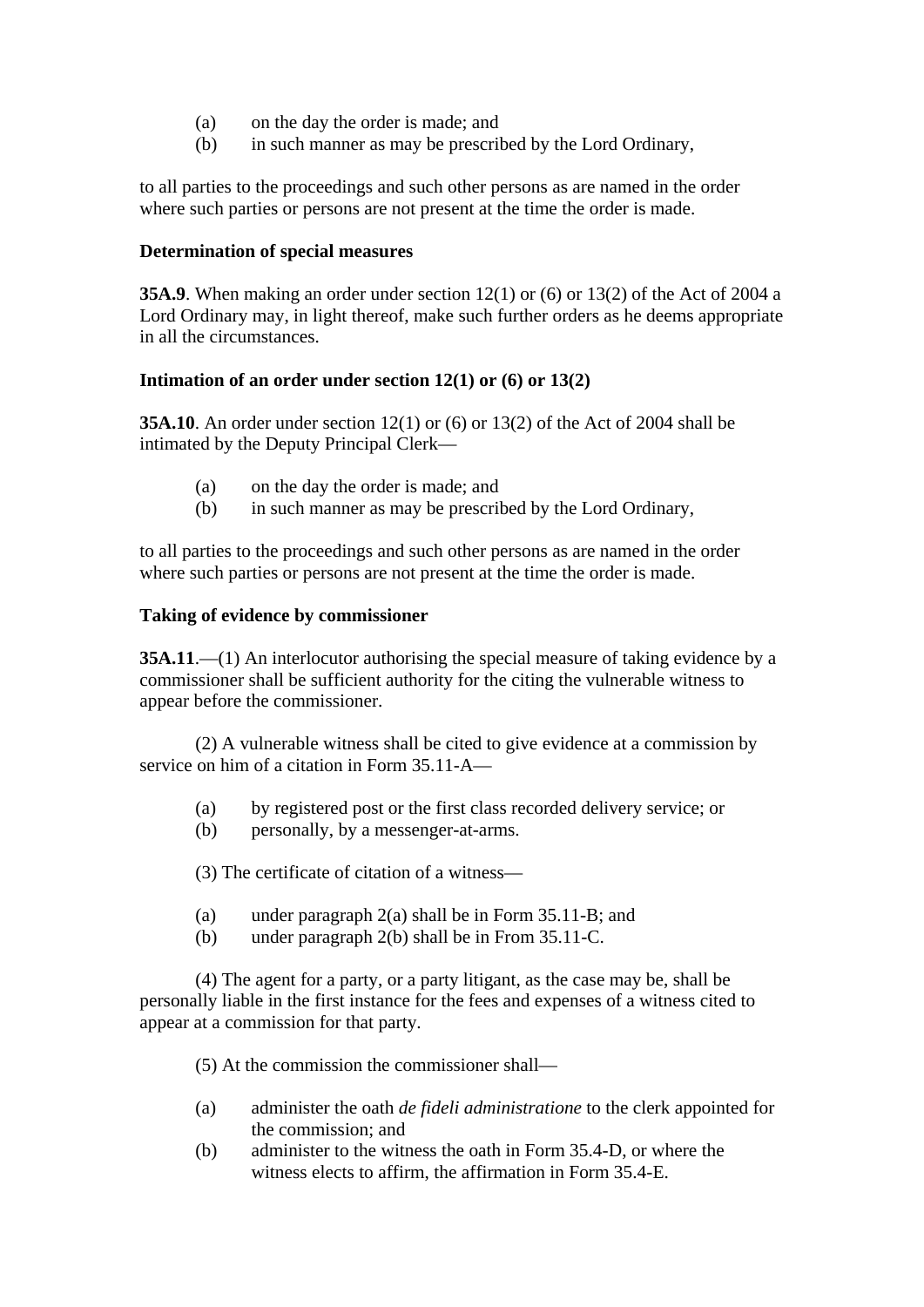(3) Where a commission is granted as a special measure, the court may, on the motion of any party and on cause shown, dispense with interrogatories.

#### **Commission on interrogatories**

**35A.12**.—(1) Where interrogatories have not been dispensed with, the party citing or intending to cite the vulnerable witness shall lodge draft interrogatories to be adjusted at the sight of the clerk of court.

(2) Any other party may lodge cross-interrogatories to be adjusted at the sight of the clerk of court.

(3) The interrogatories and cross-interrogatories, when adjusted, shall be extended and returned to the clerk of court for approval.

- (4) The party who cited the vulnerable witness shall—
- (a) provide the commissioner with a copy of the pleadings (including any adjustments and amendments), the approved interrogatories and any cross-interrogatories and a certified copy of the interlocutor of his appointment;
- (b) instruct the clerk; and

(c) be responsible in the first instance for the fee of the commissioner and his clerk.

(5) The commissioner shall, in consultation with the parties, fix a diet for the execution of the commission to examine the witness.

### **Commission without interrogatories**

**35A.13**.—(1) Where interrogatories have been dispensed with, the party citing or intending to cite the vulnerable witness shall—

- (a) provide the commissioner with a copy of the pleadings (including any adjustments and amendments) and a certified copy of the interlocutor of his appointment;
- (b) fix a diet for the execution of the commission in consultation with the commissioner and every other party;
- (c) instruct the clerk; and
- (d) be responsible in the first instance for the fees of the commissioner and his clerk.

(2) All parties shall be entitled to be represented by counsel or other person having a right of audience, or agent, at the execution of the commission.

### **Lodging of video record and documents**

**34A.14.**—(1) Where evidence is taken on commission pursuant to an order made under section 12(1) or (6) or 13(2) of the Act of 2004 the commissioner shall lodge